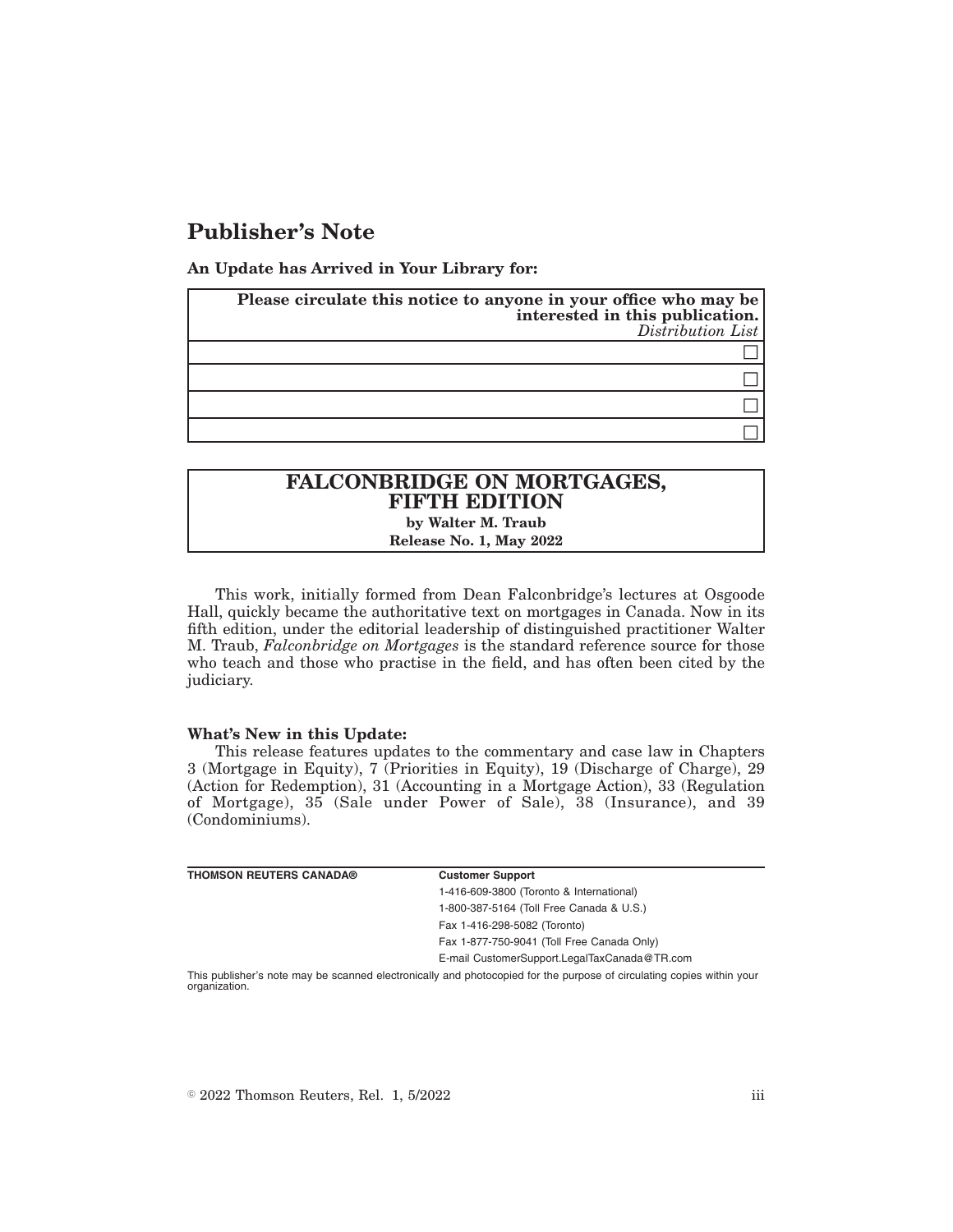#### **Highlights**

- E **Mortgage at Common Law and in Equity: Priorities—Priorities in Equity—Good Faith—**A plaintiff successfully sued for some of the losses it had incurred on four second mortgages it had purchased from a broker. The mortgages were managed by an administrator, who misrepresented that one of the second mortgages was foreclosed (whereas in reality it was the first mortgage that had been subject to foreclosure). The administrator did nothing to correct the plaintiff's misapprehension when the truth about the foreclosure came to light and made additional misrepresentations. In awarding the plaintiff damages for its losses, the court pointed out that the administrator had breached its contractual duty of care toward the plaintiff by not correcting the misleading statement. This was tantamount to an active misrepresentation, one that deprived the plaintiff of the right to make its own decisions around whether to take action to protect its investment. Citing the Supreme Court of Canada in *Bhasin v. Hrynew*, the court noted that the duty of faith in contractual performance does not depend on the "good faith" clause described in the mortgage-related documentation. Nor is it an implied term of the contract; rather it arises out of a general organizing principle of good faith that operates irrespective of the intentions of the parties. It exists in every contract, whether or not an express term to that effect is included in the contract. Similarly, as later confirmed by the Supreme Court of Canada in *C.M. Callow Inc. v. Zollinger*, there is also a duty of that applies to all contracts as a matter of contractual doctrine and means "simply that parties must not lie or otherwise knowingly mislead each other about matters directly linked to the performance of the contract:" *Canlanka Ventures Ltd. v. Capital Direct Lending Corp.*, 2021 CarswellAlta 747, 2021 ABCA 115.
- E **Sale under Power of Sale: Conduct of the Sale—Responsibility of Mortgagee—** A mortgagee's failure to provide a discharge statement, without a reasonable excuse, may suspend and even invalidate the mortgagee's exercise of a power of sale, as was the outcome in this case. The facts involved a mortgagor who defaulted under a mortgage. The mortgagee made a demand, then provided the requisite notice of sale. After the expiry of the 35-day redemption period, the mortgagee entered into an agreement of purchase and sale with a third party, to sell the property. The mortgagor, however, entered into its own agreement of purchase and sale with another party, also to sell. In other words, the mortgagee and mortgagor had competing agreements to sell. The mortgagor requested a discharge statement from the mortgagee, setting out the amount owing. The mortgagee refused, on the basis that the mortgagor's equity of redemption had already been foreclosed and based on its suspicion that the mortgagor's sale to the third party was specious. The mortgagee then proceeded to close on its own agreement to sell to a *bona fide* purchaser. The mortgagor successfully brought a motion to set aside the sale, pointing to the mortgagee's failure to deliver a mortgage discharge statement. The court noted that a mortgagor has the right to redeem the mortgage right up to the point at which the mortgagee sells the property. However, once that sale occurs, the mortgagor's right to redeem is extinguished. The court then considered the provisions of s. 22(2) and (3) of the *Mortgages Act* which obliges the